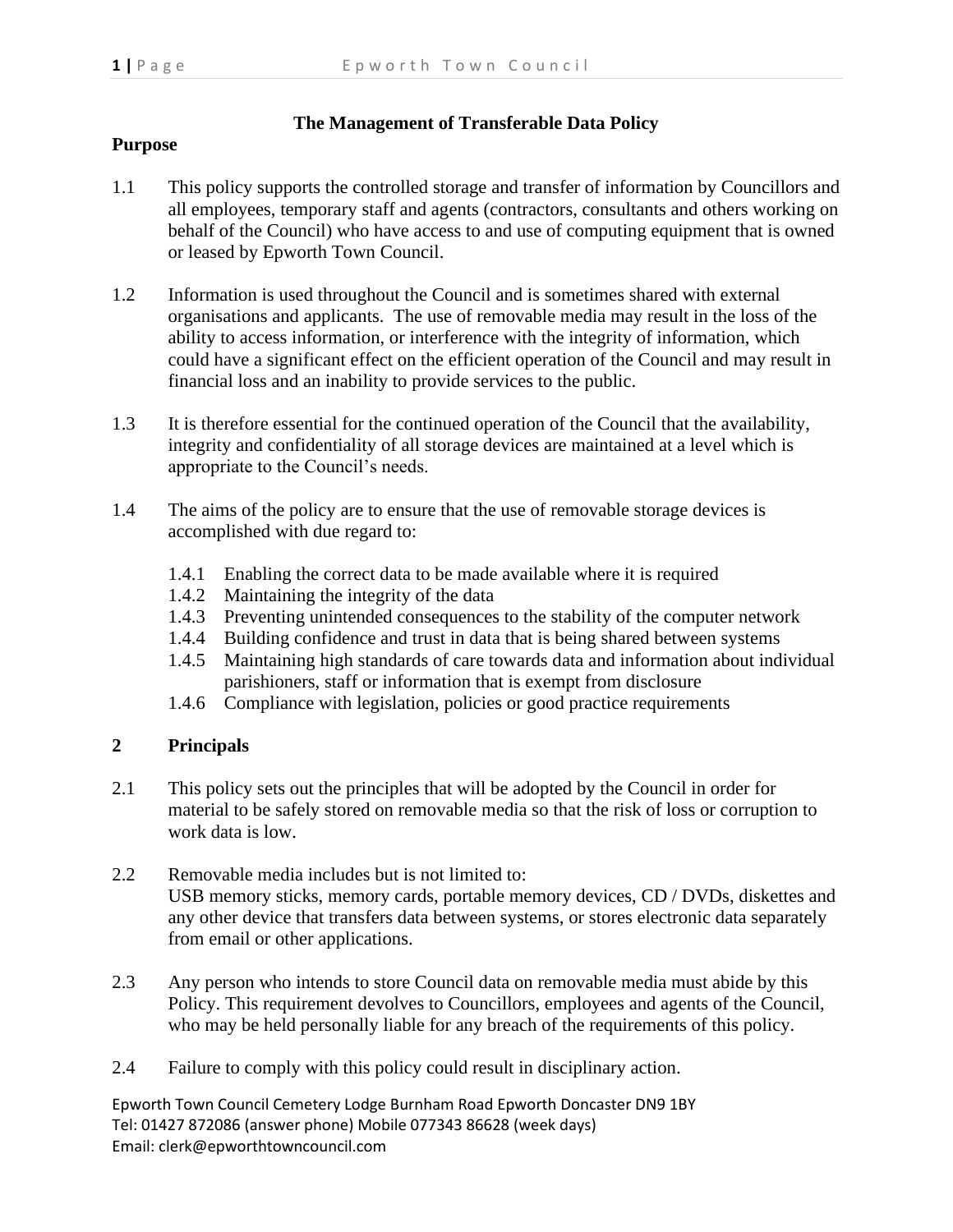## **3 Advice and Assistance**

- 3.1 The clerk will ensure that everyone that is authorised to access the Councils information systems is aware of their obligations arising from this policy.
- 3.2 A competent person should be consulted over any hardware or system issues. Advice and guidance on using software packages should be also sort from a competent person.

#### 4 **Responsibilities**

- 4.1 Clerks are responsible for enforcing this policy and for having arrangements in place to identify the location of all data used in connection with Council business.
- 4.2 Users of removable media must have adequate Records Management / Information Security training so that relevant policies are implemented.

# 5.1 **Incident Management**<br>5.1 It is the duty of all empl

- It is the duty of all employees and agents of the Council to not allow storage media to be compromised in any way whist in their care or under their control. There must be immediate reporting of any misuse or irresponsible actions that affect work data or information, any loss of material, or actual, or suspected breaches in information security to the clerk.
- 5.2 It is the duty of all Councillors/Employees to report any actual or suspected breaches in information security to the clerk.

#### **6 Data Administration**

- 6.1 Removable media should not be the only place where data created or obtained for work purposes is held, as data that is only held in one place and in one format is at much higher risk of being unavailable through loss, destruction or malfunction of equipment, than data which is routinely backed up.
- 6.2 Where removable media is used to transfer material between systems then copies of the data should also remain on the source system or computer, until the data is successfully transferred to another computer or system.
- 6.3 Where there is a business requirement to distribute information to third parties, then removable media must only be used when the file cannot be sent or is too large to be sent by email or other secure electronic means.
- 6.4 Transferring material to removable media is a snapshot of the data at the time it was saved to the media. Adequate labelling must be undertaken so as to easily identify the version of the data, as well as its content.
- 6.5 Files must be deleted from removable media, or the removable media destroyed, when the operational use of the material has been completed. The Council's retention and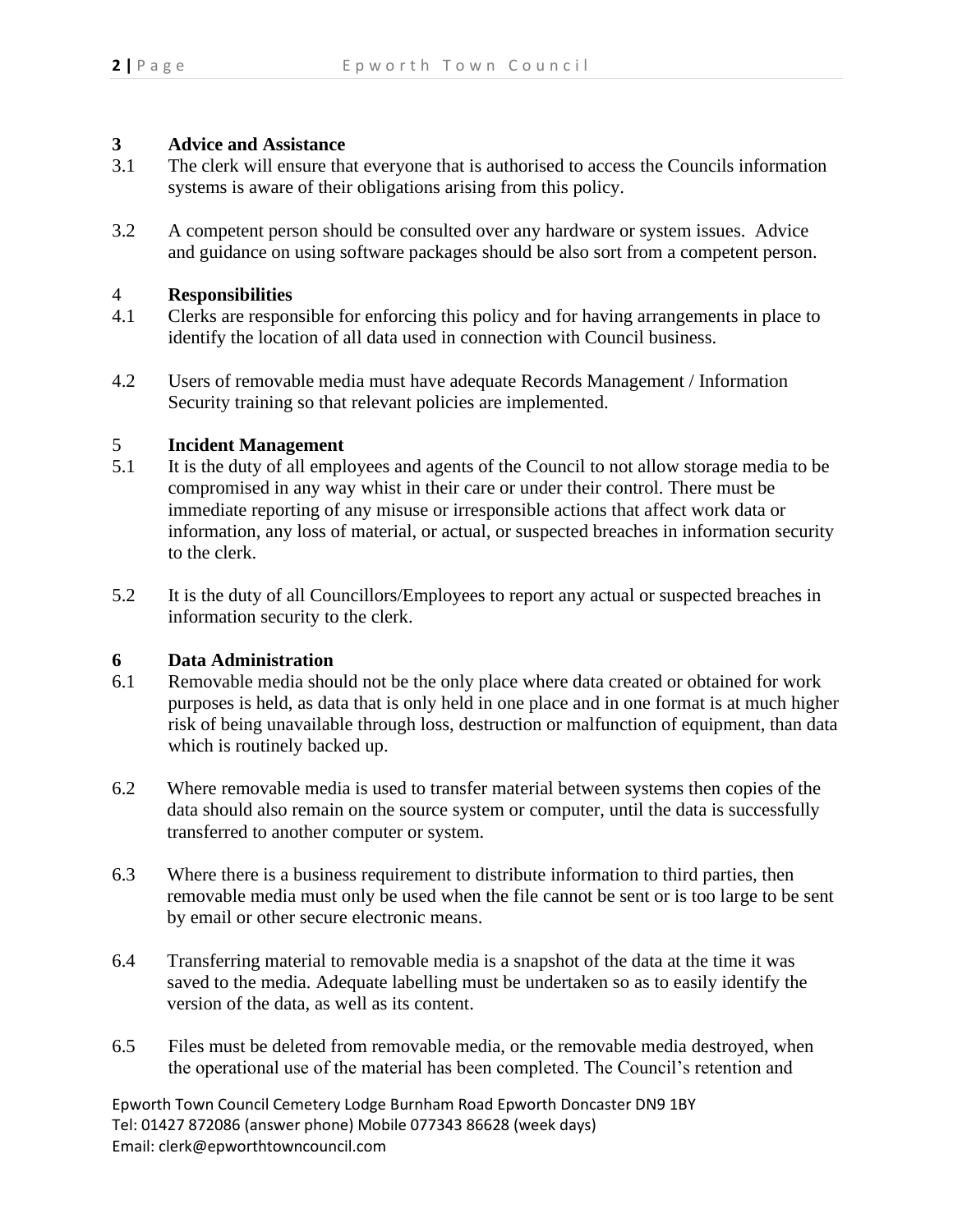disposition schedule must be implemented by Councillors, employees, contractors and agents for all removable media.

## **7 Security**

- 7.1 All storage media must be kept in an appropriately secure and safe environment that avoids physical risk, loss or electrical corruption of the business asset. Due to their small size there is a high risk of the removable media being mislaid lost or damaged, therefore special care is required to physically protect the device and the data. Anyone using removable media to transfer data must consider the most appropriate way to transport the device and be able to demonstrate that they took reasonable care to avoid damage or loss.
- 7.2 Virus Infections must be prevented from damaging the Councils network and computers. Virus and malware checking software approved by the Council, must be operational on both the machine from which the data is taken and the machine on to which the data is to be loaded. The data must be scanned by the virus checking software, before the media is loaded on to the receiving machine.
- 7.3 Any memory stick used in connection with Council equipment or to store Council material should usually be Council owned. However work related data from external sources can be transferred to the Council network using memory sticks that are from trusted sources and have been checked using current anti-virus software.
- 7.4 The Council will not provide support or administrator access for any non-council memory stick.

#### **8 Use of removable media**

- 8.1 Care must be taken over what data or information is transferred onto removable media. Only the data that is authorised and necessary to be transferred should be saved on to the device.
- 8.2 Council material belongs to the Council and any equipment on which it is held should be under the control of the Council and not available to be used for other purposes that may compromise the data.
- 8.3 All data transferred to removable media should be in accordance with an agreed process established by the Council so that material can be traced.
- 8.4 The person arranging the transfer of data must be authorised to make use of, or process that particular data.
- 8.5 Whilst in transit or storage the data must be given appropriate security according to the type of data and its sensitivity.
- 8.6 Encryption must be applied to the data file unless there is no risk to the Council, other organisations or individuals from the data being lost whilst in transit or storage. If